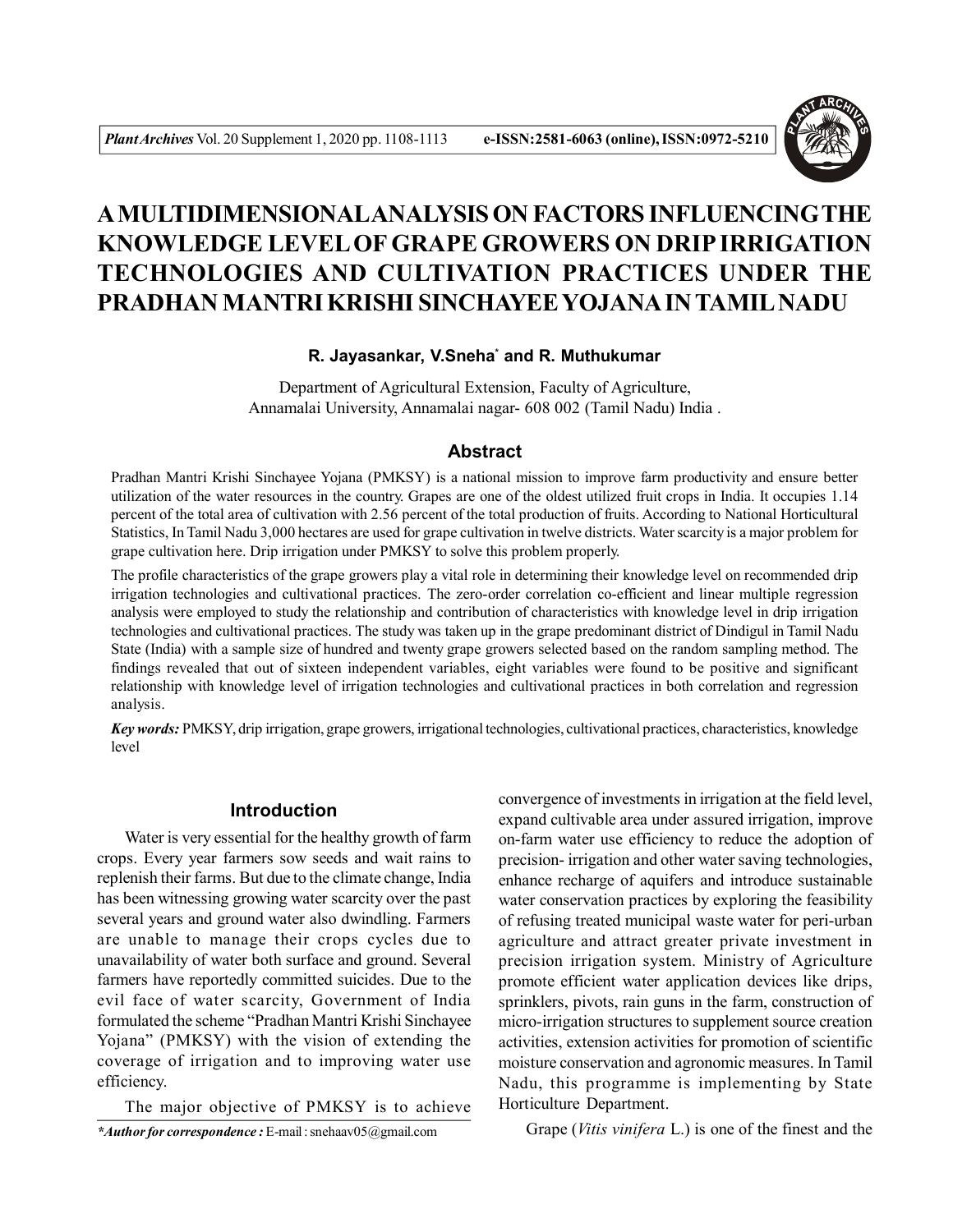healthiest fruit. In India, among growing commercial fruit crops grape is most important. It occupies 1.14 percent of the total area of cultivation with 2.56 percent of the total production of fruits. India's share in the global production of grapes is 2.8 percent. Grapes was introduced in Tamil Nadu in 1832 but only in recent years it has come to be recognized as a very rewarding crop. Certain special features lend distinctiveness to Tamil Nadu in many aspects of grape culture. This climate condition renders the harvest of three crops possible in a year or five crops in two years. Thus the crop is available in the market almost throughout the year. According to National Horticultural Statistics, In Tamil Nadu 3,000 hectares are used for grape cultivation in twelve districts but only a few districts concentrate on grape cultivation namely, Theni (2093 hectares), Coimbatore (242 hectares) and Dindigul (105 hectares) districts. Water scarcity is a major problem for grape cultivation here. Drip irrigation under PMKSY to solve this problem properly.

An understanding of appropriate irrigation technologies and positive cultivational practices are very much needed to utilize the PMKSY. The personal, socioeconomic and psychological characteristics of the grape growers may play a role in determining their knowledge level on recommended drip irrigation technologies and

**Table 1:** Relationship between personal, socio-economic and psychological characteristics of respondents and their knowledge level of drip irrigation technologies (n=120).

| <b>Variable</b>                                 | Independent               | Correlation-                 |  |
|-------------------------------------------------|---------------------------|------------------------------|--|
| No.                                             | <b>Variables</b>          | coefficient'r'value          |  |
| $X_{1}$                                         | Age                       | $-0.108$ NS                  |  |
|                                                 | <b>Educational</b> status | $0.272**$                    |  |
| $\frac{\overline{X}_2}{X_3}$                    | Occupational status       | $-0.071$ NS                  |  |
| $\overline{X}_4$                                | Farm size                 | $-0.034\overline{\text{NS}}$ |  |
| $\overline{X_{\varsigma}}$                      | Experience in grape       |                              |  |
|                                                 | cultivation               | $0.265**$                    |  |
|                                                 | Annual income             | $0.060$ <sub>NS</sub>        |  |
| $\frac{X_6}{X_7}$                               | Extension agency contact  | 0.120NS                      |  |
|                                                 | Mass media exposure       | $0.191*$                     |  |
| $\overline{\mathrm{X}}_{\scriptscriptstyle{9}}$ | Attitude towards          |                              |  |
|                                                 | horticultural scheme      | 0.167NS                      |  |
| $\bar{\textbf{X}}_{\underline{10}}$             | Training undergone        | $0.221*$                     |  |
| $\frac{\overline{X_{11}}}{\overline{X_{12}}}$   | Decision making pattern   | $0.197*$                     |  |
|                                                 | <b>Risk</b> orientation   | $-0.159NS$                   |  |
| $\overline{\mathbf{X}}_{\underline{13}}$        | Scientific orientation    | $-0.010$ <sub>NS</sub>       |  |
| $\overline{X}_{\underline{14}}$                 | Economic motivation       | $0.221*$                     |  |
| $\overline{X}_{\underline{15}}$                 | Innovativeness            | $0.186*$                     |  |
| $\overline{X_{_{16}}}$                          | Subsidy orientation       | $0.194*$                     |  |

\*\*- Significant at 1% level \*- Significant at 5 % level NS – Non-significant

cultivational practices under PMKSY. Keeping this in view, the present study has been made to know the relationship and contribution of characteristics with knowledge level in drip irrigation technologies and cultivational practices.

#### **Materials and Methods**

The study was carried out in selected five villages of Attur block of Dindigul district in Tamil Nadu based on the major grape cultivating area. The sample size consisted of 120 grape growers with drip irrigation system under PMKSY. The respondents were interviewed personally through a well structured and pre-tested interview schedule.

Totally sixteen variables were selected for this study. They were Age, Educational status, Occupational status, Farm size, Experience in grape cultivation, Annual income, Extension agency contact, Mass media exposure, Attitude towards horticultural schemes, Training undergone, Decision making pattern, Risk orientation, Economic motivation, Scientific orientation, Innovativeness and Subsidy orientation. The statistical tools used in the study were percentage analysis, zero order correlation and multiple regression analysis.

## **Results and Discussion**

The results of association between the personal, socioeconomic and psychological characteristics of the respondents and their knowledge level in drip irrigation technologies and cultivational practices under PMKSY are presented in this section.

I. Relationship of profile characteristics of grape growers with the knowledge level of irrigation technologies

The results in Table 1, Exhibited that out sixteen independent variables *viz.,* educational status, experience in grape cultivation, mass media exposure, training undergone, decision making pattern, economic motivation, innovativeness and subsidy orientation had shown positive and significant relationship with knowledge level of the respondents in drip irrigation technologies. Among the significant variables, educational status and experience in grape cultivation were found to be significant association at one per cent level of probability, whereas the remaining variables namely mass media exposure, training undergone, decision making pattern, economic motivation, innovativeness and subsidy orientation had significant at five per cent level of probability. The correlation values for the other eight variables showed non-significant association with knowledge level of respondents.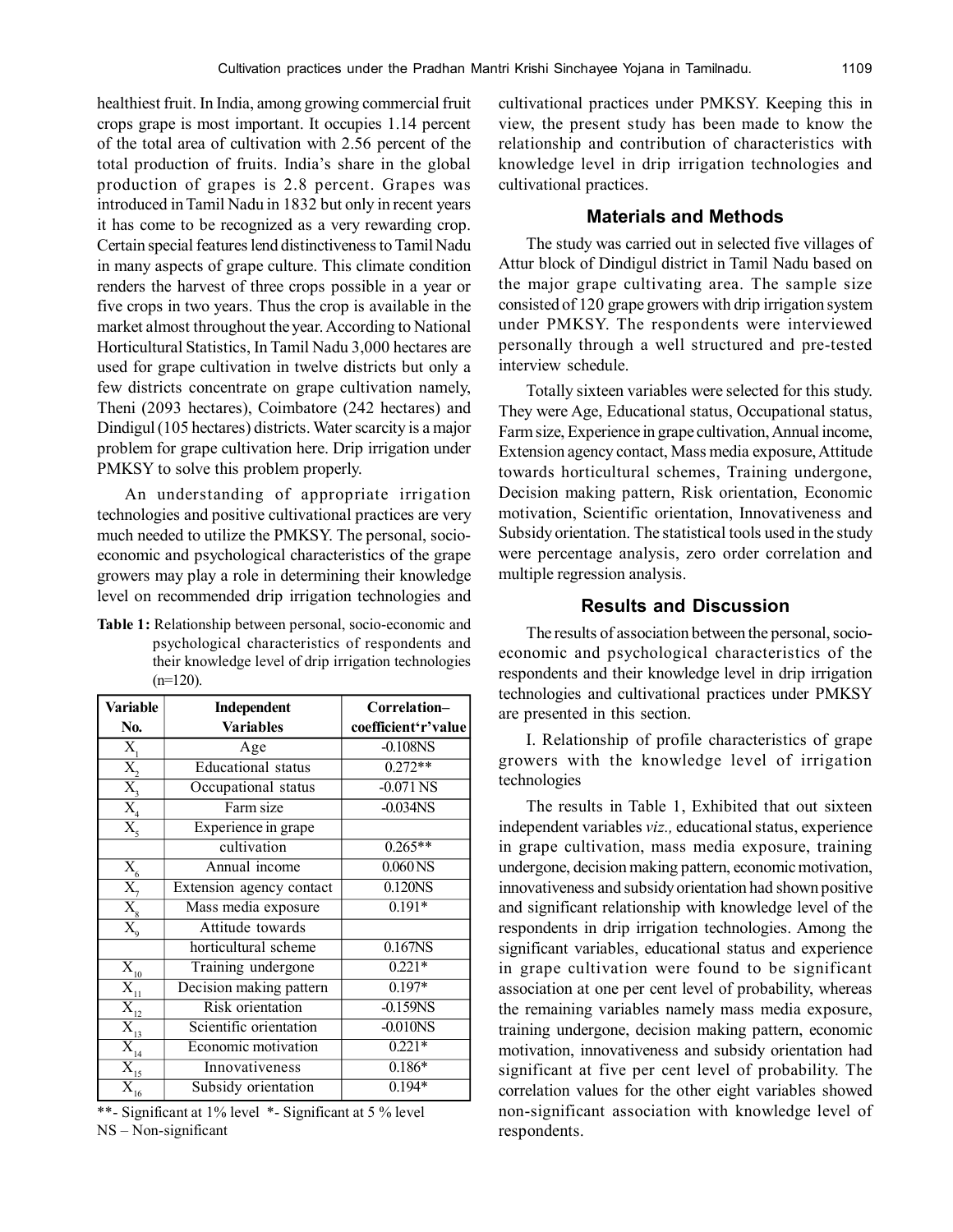Educational status was highly positive and significantly related to knowledge level at one per cent level of probability. Education increases the ability to understand facts and facilitates proper analysis and interpretation. Educated respondents may have better mass media exposure. It had increased across to communication sources. These may be the reasons for the positive relationship between educational status and knowledge level. This finding derives support from the findings of Niruban Chakkaravarthy (2018).

Experience in grape cultivation had shown positive and highly significant relationship at one per cent level of probability. This may be due to the fact that the respondents with more experience in grape cultivation are mostly old aged persons. It may be stated that more experience in farming would enhanced the higher knowledge in drip irrigation system. Hence, the experience in farming of the respondents resulted in positive and significant relationship with knowledge level. This finding derives support from the Dinesh kumar (2018).

Mass media exposure was found to have positive and significant relationship with the knowledge level of drip irrigation system. Farmers get the information from various sources like the Officials of State Horticulture Department and also from radio, television, newspaper

**Table 2:** Contribution of personal, social-economic and psychological characteristics of respondents towards their knowledge level of drip irrigation technologies (n=120).

**Variable Impendent Regression Standard 't'**

etc., which might have resulted in grater knowledge of the respondents. This finding is in accordance with that findings of Sivapriyan (2018).

There was positive and significant relationship between training undergone and knowledge level of the respondents. Generally trained farmers have more knowledge about the drip irrigation system than untrained farmers. Hence, a positive relationship obtained. This observation is in agreement with the earlier findings of Sivapriyan (2018).

Decision making pattern exhibited a positive and significant association at five per cent level of probability. It is obvious because the respondents who had higher decision making pattern can able to make quick and timely decision and they had acquired knowledge naturally. This is in conformity with the findings of Niruban Chakkaravarthy (2018).

There was a positive and significant relationship between economic motivation and knowledge level of the respondents. Those who had higher economic motivation can bravely try the new innovation practices and it gives enthusiasm to the farmers to practice the technology, which in turn would have resulted with the higher level of knowledge of the respondents. This finding delivers it support from the findings of Neelamegam (2018).

> There was positive and significant relationship between innovativeness and knowledge level of the respondents. Those who are willing to adopt new technologies would search for more information, which in turn would have resulted with higher knowledge level of the respondents. The finding delivers it support from the findings of Sivapriyan (2018).

> It was found that the subsidy orientation had positive significant relationship with the knowledge of the respondents. This result might be positive response of beneficiaries, it leads to taking up various activities and it act as motivational factor for beneficiaries for taking up different technologies recommended under PMKSY scheme. This finding delivers it support from the findings of Latha (2015).

> II. contribution of profile characteristics of grape growers with the knowledge level of irrigation technologies

|                                                              |                                 | $\cdots$     |       |                        |
|--------------------------------------------------------------|---------------------------------|--------------|-------|------------------------|
| No.                                                          | Variables                       | co-efficient | error | value                  |
| X,                                                           | Age                             | $-0.063$     | 0.385 | $-0.456$ NS            |
| $\overline{X_{2}}$                                           | <b>Educational</b> status       | 1.719        | 0.651 | $2.640**$              |
| $\overline{X_{\!\scriptscriptstyle\overline{\mathfrak{X}}}}$ | Occupational status             | $-0.059$     | 0.879 | $-0.604$ <sub>NS</sub> |
| $\overline{X_{4}}$                                           | Farm size                       | $-0.028$     | 0.326 | $-0.289NS$             |
| $\overline{X_{5}}$                                           | Experience in grape cultivation | 0.478        | 0.198 | $2.659**$              |
| $\overline{X_{_6}}$                                          | Annual income                   | 0.069        | 0.006 | $0.703$ <sub>NS</sub>  |
| $\overline{X_{7}}$                                           | Extension agency contact        | 2.111        | 1.102 | $1.915*$               |
| $\overline{X_{_8}}$                                          | Mass media exposure             | 0.126        | 0.009 | $1.270$ NS             |
| $\overline{X_{q}}$                                           | Attitude towards                |              |       |                        |
|                                                              | horticultural scheme            | 1.749        | 1.006 | $1.738*$               |
| $X_{10}$                                                     | Training undergone              | 0.678        | 0.322 | $2.105*$               |
| $\overline{X_{11}}$                                          | Decision making pattern         | 2.478        | 2.000 | 1.418NS                |
| $\overline{X}_{12}$                                          | Risk orientation                | 0.846        | 0.512 | $1.652*$               |
| $\overline{X}_{13}$                                          | Scientific orientation          | 1.418        | 0.819 | $1.731*$               |
| $\overline{X_{14}}$                                          | Economic motivation             | 0.012        | 0.115 | $0.121$ NS             |
| $\bar{X}_{\underline{15}}$                                   | Innovativeness                  | 0.179        | 0.069 | $2.319*$               |
| $\bar{X}_{_{16}}$                                            | Subsidy orientation             | $-0.022$     | 0.100 | $-0.234$ NS            |

 $R^2$  $F = 6.748**$   $a = 11.691$ 

\*\* - Significant at 1 % level \* - Significant at 5% level NS - Non-significant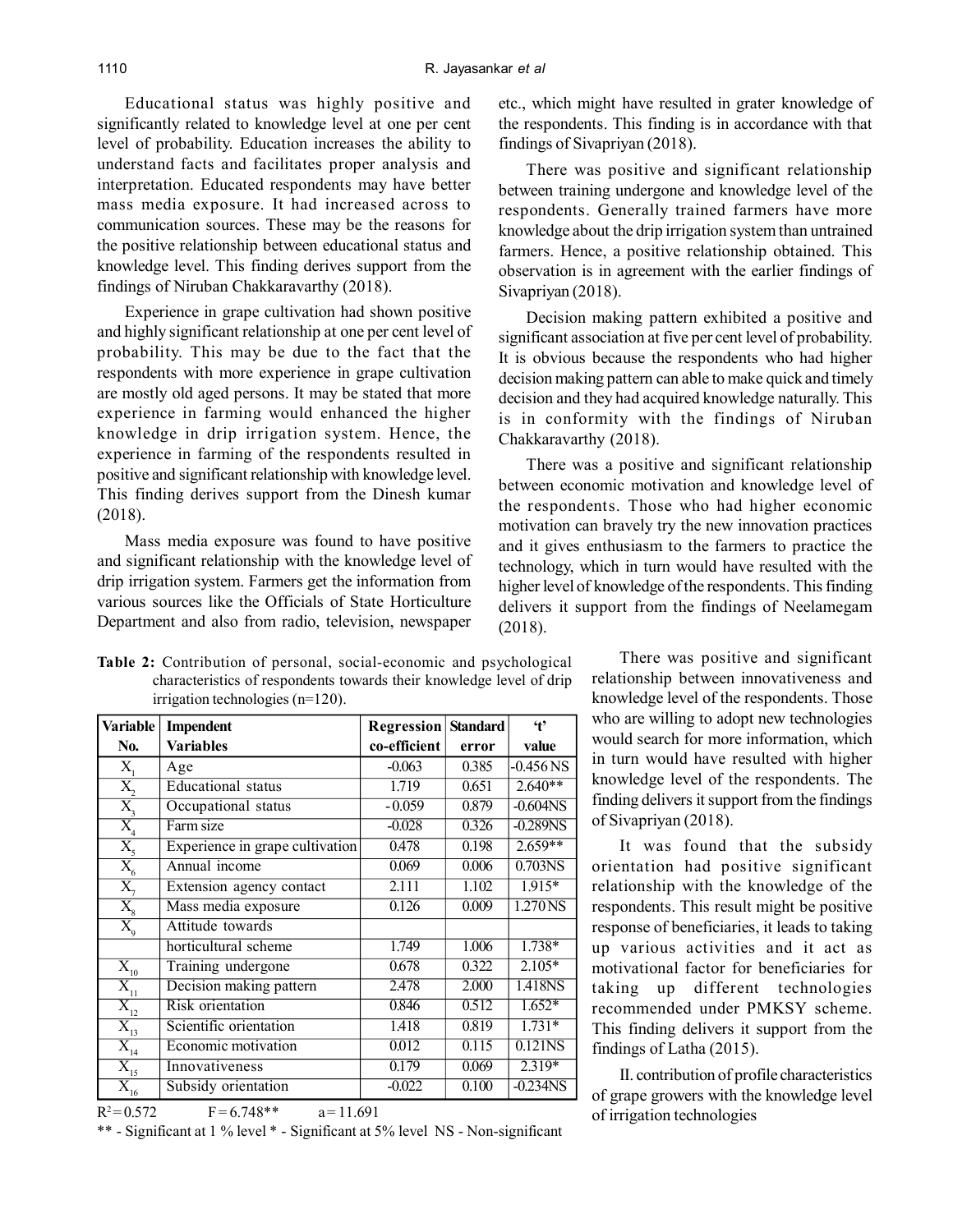The data in Table 2, indicate that the  $R<sup>2</sup>$  value was 0.572 which revealed that 57.20 percent of variation in the knowledge level of the farmers about drip irrigation technology was explained by sixteen variables selected for the study. Since the 'F' value was significant at one per cent level of probability, the prediction equation was fitted for knowledge level of the respondents as given below.

 $Y = 11.691 - 0.063 (X_1) + 1.719 (X_2) - 0.059 (X_3)$ 0.028 (X<sub>4</sub>) + 0.478 (X<sub>5</sub>) + 0.069 (X<sub>6</sub>) + 2.111 (X<sub>7</sub>) + 0.126 (X<sub>8</sub>) + 1.749 (X<sub>9</sub>) + 0.678 (X<sub>10</sub>) + 2.478 (X<sub>11</sub>) + 0.846 ( $X_{12}$ ) + 1.418 ( $X_{13}$ ) + 0.012 ( $X1_4$ ) + 0.179 ( $X_{15}$ ) –  $0.022$  (X<sub>16</sub>)

It could be seen from the above equation that the regression co-efficient of the variables *viz.,* educational status (X<sub>2</sub>), experience in grape cultivation (X<sub>5</sub>), extension agency contact  $(X_7)$ , attitude towards horticultural scheme  $(X_9)$ , training undergone  $(X_{10})$ , risk orientation  $(X_{12})$ , scientific orientation  $(X_{13})$  and innovativeness  $(X_{15})$  were found to be positive significant contributing towards the knowledge level of the respondents. Among the significant variables, educational status and experience in grape cultivation were found to be significant at one per cent level of probability whereas the remaining variables *viz.,* extension agency contact, attitude towards horticultural

**Table 3:** Relationship between personal, socio-economic and psychological characteristics of respondents and their knowledge level in cultivation practices in grapes  $(n=120)$ .

| <b>Variable</b>                                  | Independent               | Correlation-                 |
|--------------------------------------------------|---------------------------|------------------------------|
| No.                                              | <b>Variables</b>          | coefficient'r'value          |
| $\overline{X_i}$                                 | Age                       | $-0.015\overline{\text{NS}}$ |
| $\overline{X_{2}}$                               | <b>Educational</b> status | $0.310**$                    |
| $\overline{X_3}$                                 | Occupational status       | $-0.071$ NS                  |
| $\overline{X}_4$                                 | Farm size                 | 0.076NS                      |
| $\overline{X_{\varsigma}}$                       | Experience in grape       |                              |
|                                                  | cultivation               | $0.267**$                    |
| $\frac{X_6}{X_7}$                                | Annual income             | $-0.013$ <sub>NS</sub>       |
|                                                  | Extension agency contact  | 0.243NS                      |
| $\overline{X_8} \overline{X_9}$                  | Mass media exposure       | $0.\overline{211*}$          |
|                                                  | Attitude towards          |                              |
|                                                  | horticultural scheme      | $-0.110NS$                   |
| $\overline{\mathbf{X}}_{\underline{10}}$         | Training undergone        | $0.214*$                     |
| $\overline{\mathrm{X}_{_{11}}}$                  | Decision making pattern   | $0.211*$                     |
| $\overline{X}_{\underline{\mathbf{12}}}$         | Risk orientation          | $-0.013$ <sub>NS</sub>       |
| $\overline{\mathbf{X}}_{\underline{13}}$         | Scientific orientation    | $-0.018$ NS                  |
| $\overline{X_{_{14}}}$                           | Economic motivation       | $0.231*$                     |
| $\overline{\mathrm{X}}_{\overline{\mathrm{15}}}$ | Innovativeness            | $0.205*$                     |
| $\overline{\mathbf{X}}_{\mathbf{16}}$            | Subsidy orientation       | $\overline{0.241*}$          |

\*\* - Significant at 1% level \* - Significant at 5 % level NS – Non-significant

scheme, training undergone, risk orientation, scientific orientation and innovativeness were significant at five per cent level of probability.

The strength of contribution of these variables revealed that a unit increase ceteris paribus in educational status (X<sub>2</sub>), experience in grape cultivation (X<sub>5</sub>), extension agency contact  $(X_7)$ , attitude towards horticultural scheme  $(X_9)$ , training undergone  $(X_{10})$ , risk orientation  $(X_{12})$ , scientific orientation  $(X_{13})$  and innovativeness  $(X_{15})$  would increase the knowledge level by 1.719, 0.478, 2.111, 1.749, 0.678, 0.846, 1.418 and 0.179 units respectively. This meant that drip technology practicing farmers who possessed educational status and experience in grape cultivation, extension agency contact, attitude towards horticultural scheme, training undergone, risk orientation, scientific orientation and innovativeness would have higher knowledge level in drip irrigation technologies under PMKSY.

The other variables did not show significant effect on the knowledge level in drip irrigation technologies.

III. relationship of profile characteristics of grape growers with the knowledge level of cultivational practices

The results in Table 3, Exhibited that out sixteen independent variables *viz.,* educational status, experience in grape cultivation, mass media exposure, training undergone, decision making pattern, economic motivation, innovativeness and subsidy orientation had shown positive and significant relationship with knowledge level of the respondents in cultivation practices in grapes. Among the significant variables, educational status and experience in grape cultivation were found to be significant association at one per cent level of probability, whereas the remaining variables namely mass media exposure, training undergone, decision making pattern, economic motivation, innovativeness and subsidy orientation had significant at five per cent level of probability. The correlation values for the other eight variables showed non-significant association with knowledge level of respondents.

Educational status was positively and highly significantly related to knowledge level. Education increases the ability to understanding the difficult cultivation practices. Educational status helps to observe the practices and technologies accurately for farming works. These may be the reasons for the positive relationship between educational status and knowledge level. This finding derives support from the findings of Suramwad Snehal (2014).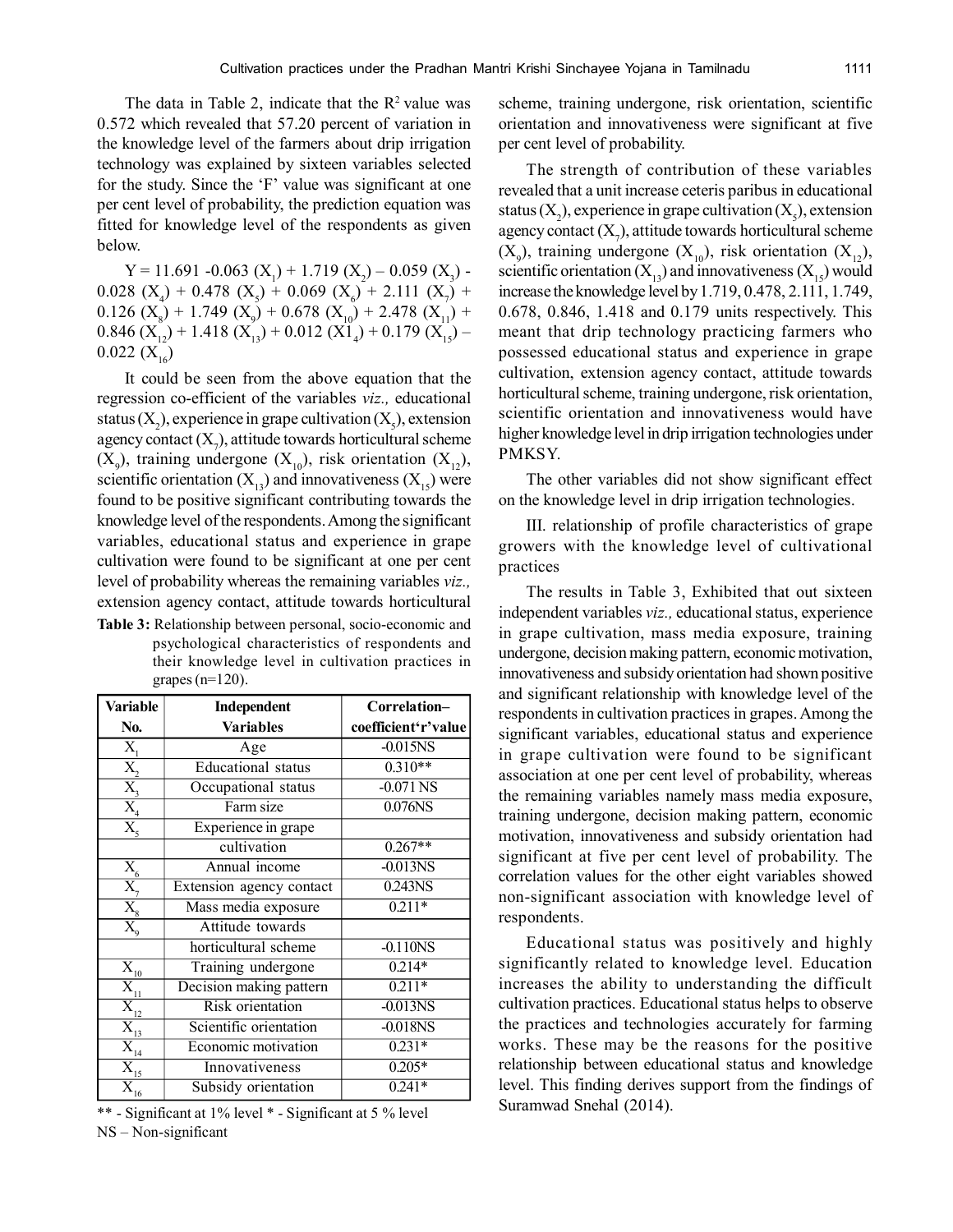Experience in grape cultivation had shown positive and highly significant relationship at one per cent level of probability. This may be due to the fact that the respondents with more experience in grape farming are mostly old aged persons. It may be stated that more experience in farming would enhanced the higher knowledge in cultivation practices of grapes. This finding derives support from the Dasharath Dodamani (2014).

Mass media exposure is found to have positive and significant relationship with the knowledge level of grape cultivation practices. Farmers get the information from various sources like the Officials of State Horticulture Department and also from mass media, which might have resulted in grater knowledge of the respondents. This finding is in accordance with that findings of Sivapriyan (2018).

There was positive and significant relationship between training undergone and knowledge level of the respondents. Generally the trained farmers had more knowledge about the cultivation practices than untrained farmers. Hence, a positive relationship obtained. This observation is in agreement with the earlier findings of Niruban Chakkaravarthy (2018).

Decision making behavior exhibited a positive and significant association at five per cent level of probability. It is obvious because the respondents who had higher decision making behavior can able to make quick decision and they can able to handle any tricky situation in farming. This is in conformity with the finding Niruban Chakkaravarthy (2018).

There was a positive and significant relationship between economic motivation and knowledge level of the respondents. Those who had higher economic motivation can bravely try the new innovation practices. This findings delivers it support from the findings of Neelamegam (2018).

There was positive and significant relationship between innovativeness and knowledge level of the respondents. Those who are willing to adopt new practices would search for more information and gain more knowledge. The findings deliver it support from the findings of Sivapriyan (2018).

There was found that the subsidy orientation had positive significant relationship with the knowledge of the respondents. It acts as motivational factor for beneficiaries for taking up different practices recommended for grape cultivation. This finding delivers it support from the findings of Latha (2015).

IV. contribution of profile characteristics of grape growers with the knowledge level of cultivational practices

The data in Table 4 indicate that the  $R<sup>2</sup>$  value was

**Table 4:** Contribution of personal, social-economic and psychological characteristics of respondents towards their knowledge level of cultivation practices in grapes (n=120).

**Variable Impendent Regression Standard 't' No. Variables co-efficient error value**  $X_1$  | Age |  $-0.007$  |  $0.477$  |  $-0.051$  NS  $\frac{\overline{X_2}}{\overline{X_2}}$ Educational status 1.098 0.406 2.704\*\* Occupational status - 0.059 1.088 -0.589NS<br>
Farm size 0.032 0.403 0.332NS  $\overline{\mathrm{X}}_\mathrm{4}$ Farm size  $\overline{X_s}$ Experience in grape cultivation 0.619 0.247 2.506\*\* Annual income  $-0.013$  0.007  $-0.127$ NS<br>Extension agency contact 1.498 0.800 1.872\*  $\overline{X_{7}}$ <br> $\overline{X_{8}}$ Extension agency contact 1.498 0.800  $\frac{X_8}{X_8}$  Mass media exposure -0.150 0.011 -1.480 NS<br> $\frac{X_8}{X_9}$  Attitude towards horticultural Attitude towards horticultural<br>scheme scheme 1.816\*  $\overline{X}_{10}$  Training undergone 1.121 0.489 2.292\*<br> $\overline{X}_{10}$  Decision making pattern  $-0.014$  0.613 -0.137N; X<sup>11</sup> Decision making pattern -0.014 0.613 -0.137NS  $X_{12}$  Risk orientation 2.478 1.141<br>  $X_{13}$  Scientific orientation 1.479 0.742  $\overline{X}_{13}$  Scientific orientation 1.479 0.742 1.991\*<br>  $\overline{X}_{14}$  Economic motivation  $-0.047$  0.143 -0.480NS  $\begin{array}{c|c|c|c|c}\n \hline\n X_{14} & \text{Economic motivation} \\
 \hline\n X_{15} & \text{Innovativeness} \\
 \hline\n \end{array}$   $\begin{array}{c|c|c|c}\n -0.047 & 0.143 & -0.480N5 \\
 \hline\n 0.819 & 0.418 & 1.959*\n \end{array}$  $X_{15}$  Innovativeness 0.819 0.418 1.959\*<br> $X_{16}$  Subsidy orientation 0.077 0.213 0.789NS Subsidy orientation

 $R^2 = 0.561$  F = 6.512\*\* a = 9.643 \*\* - Significant at 1% level

\* - Significant at 5% level NS- Non-significant

0.561 which revealed that 56.10 percent of variation in the knowledge level of the farmers about cultivation practices of grapes was explained by sixteen variables selected for the study. Since the 'F' value was significant at one per cent level of probability, the prediction equation was fitted for knowledge level of the respondents as given below.

 $Y = 9.516 - 0.007 (X_1) + 1.098 (X_2) 0.059$  (X<sub>3</sub>) + 0.032 (X<sub>4</sub>) + 0.619 (X<sub>5</sub>) - 0.013  $(X_6)$  + 1.498  $(X_7)$  – 0.150  $(X_8)$  + 0.712  $(X_9)$ +1.121 ( $X_{10}$ ) – 0.014 ( $X_{11}$ ) + 2.478 ( $X_{12}$ ) +  $1.479$  (X<sub>13</sub>) – 0.047 (X<sub>4</sub>) + 0.819 (X<sub>15</sub>) +  $0.077$  (X<sub>16</sub>)

It could be seen from the above equation that the regression co-efficient of the variables *viz.,* educational status  $(X_2)$ , experience in grape cultivation  $(X_5)$ , extension agency contact  $(X_7)$ , attitude towards horticultural scheme  $(X_{9})$ , training undergone  $(X_{10})$ , risk orientation  $(X_{12})$ ,<br>scientific orientation  $(X_{13})$  and orientation  $(X_{13})$  and